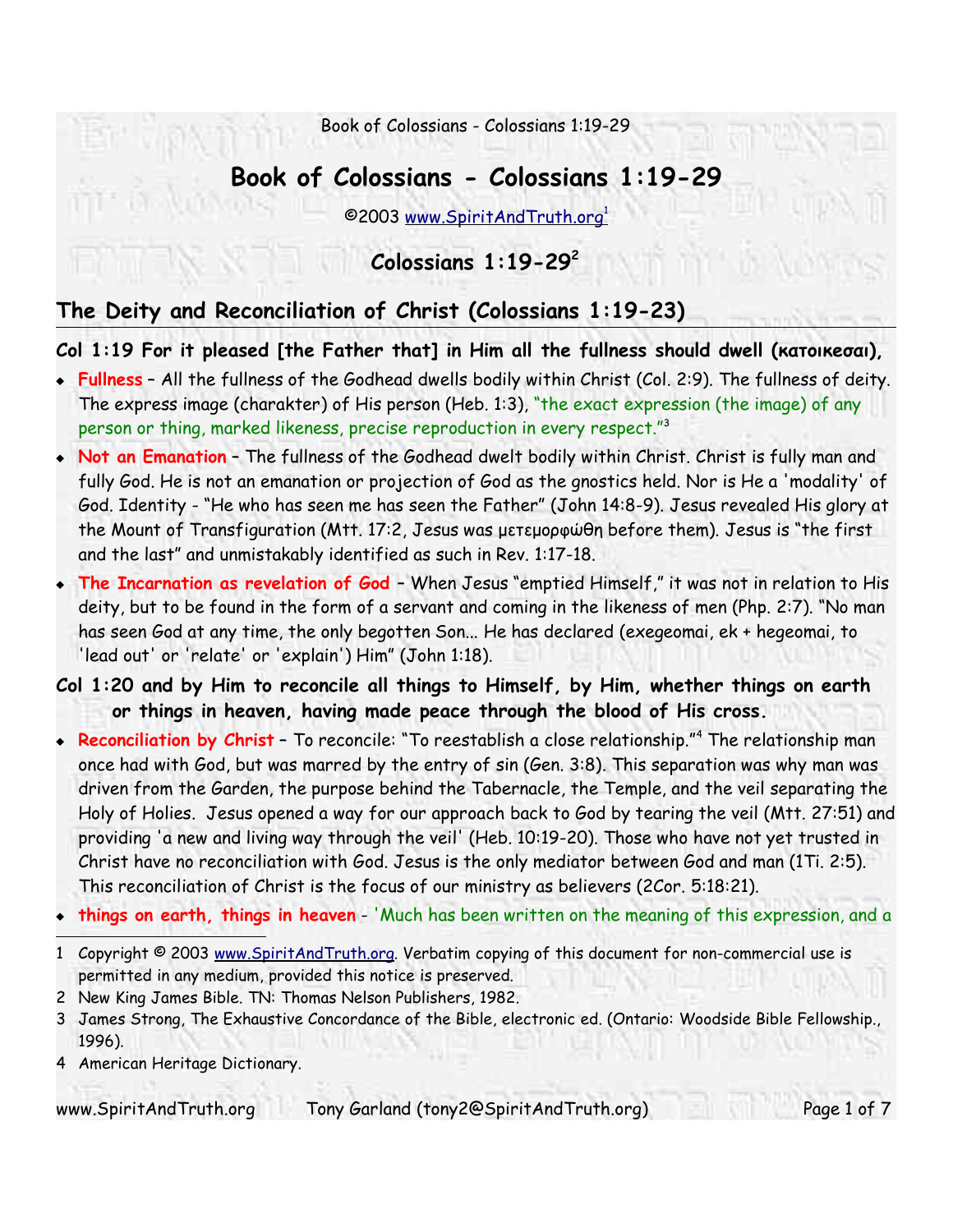great variety of opinions have been entertained of it. It is best, always, unless necessity require a different interpretation, to take words in their usual signification. If that rule be adopted here, "things in heaven" will refer to God and the angels, and perhaps may include the principles of the Divine government. "Things on earth" will embrace men, and the various things on earth which are now at variance with God and with heaven. Between these, it is designed to produce harmony by the blood of the cross, or by the atonement. As in heaven nothing is wrong; as it is not desirable that anything should be changed there, all the change that is to take place, in order to produce reconciliation, is to be on the part of men and the things of this world.' 5 "Other, by things in heaven, do not understand the angels, but the saints departed; the patriarchs, prophets, and all the faithful now in heaven, or here on earth, they were all reconciled, in order to their being saved; intimating, that the blood of Christ did expiate the guilt of those persons who lived before him, as well as of those that died after him: He reconciled all things in heaven and earth, capable of reconciliation, appointed to it, and that stood in need of it."<sup>6</sup> "BENGEL explains the reconciliation to be that of not only God, but also angels, estranged from men because of man's enmity against God. Eph 1:10 accords with this..." 7 "If the phrase be not a kind of collective phrase to signify all the world, or all mankind, as Dr. Hammond supposed the things in heaven may refer, according to some, to those persons who died under the Old Testament dispensation, and who could not have a title to glory but through the sacrificial death of Christ: and the apostle may have intended these merely to show that without this sacrifice no human beings could be saved, not only those who were then on the earth, and to whom in their successive generations the Gospel should be preached, but even those who had died before the incarnation; and, as those of them that were faithful were now in a state of blessedness, they could not have arrived there but through the blood of the cross, for the blood of calves and goats could not take away sin."<sup>8</sup> "all the elect of God are here meant, the family of God in heaven and in earth; all the saints that were then in heaven, when actual reconciliation was made by the blood of Christ, and who went thither upon the foot of peace, reconciliation, and redemption, to be made by his sacrifice and death; and all the chosen ones that were or should be on the face of the earth, until the end of time; all these were reconciled to God by Christ"<sup>9</sup> "things in heaven - Those who are now in paradise; the saints who died before Christ came." 10

 **Blood of His Cross** - The chastisement of our peace was upon Him (Isa. 53:5). Man's peace with God is only found through Jesus Christ (Acts 10:36; Rom. 5:1). The death of Jesus required the shedding of blood because it is blood which atones for sin (Heb. 9:22). The "life (nephesh) of the flesh is in

- 6 William Burkitt
- 7 Jameison, Fausset, Brown
- 8 Adam Clarke
- 9 John Gill
- 10 John Wesley

www.SpiritAndTruth.org Tony Garland (tony2@SpiritAndTruth.org) Page 2 of 7

<sup>5</sup> Albert Barnes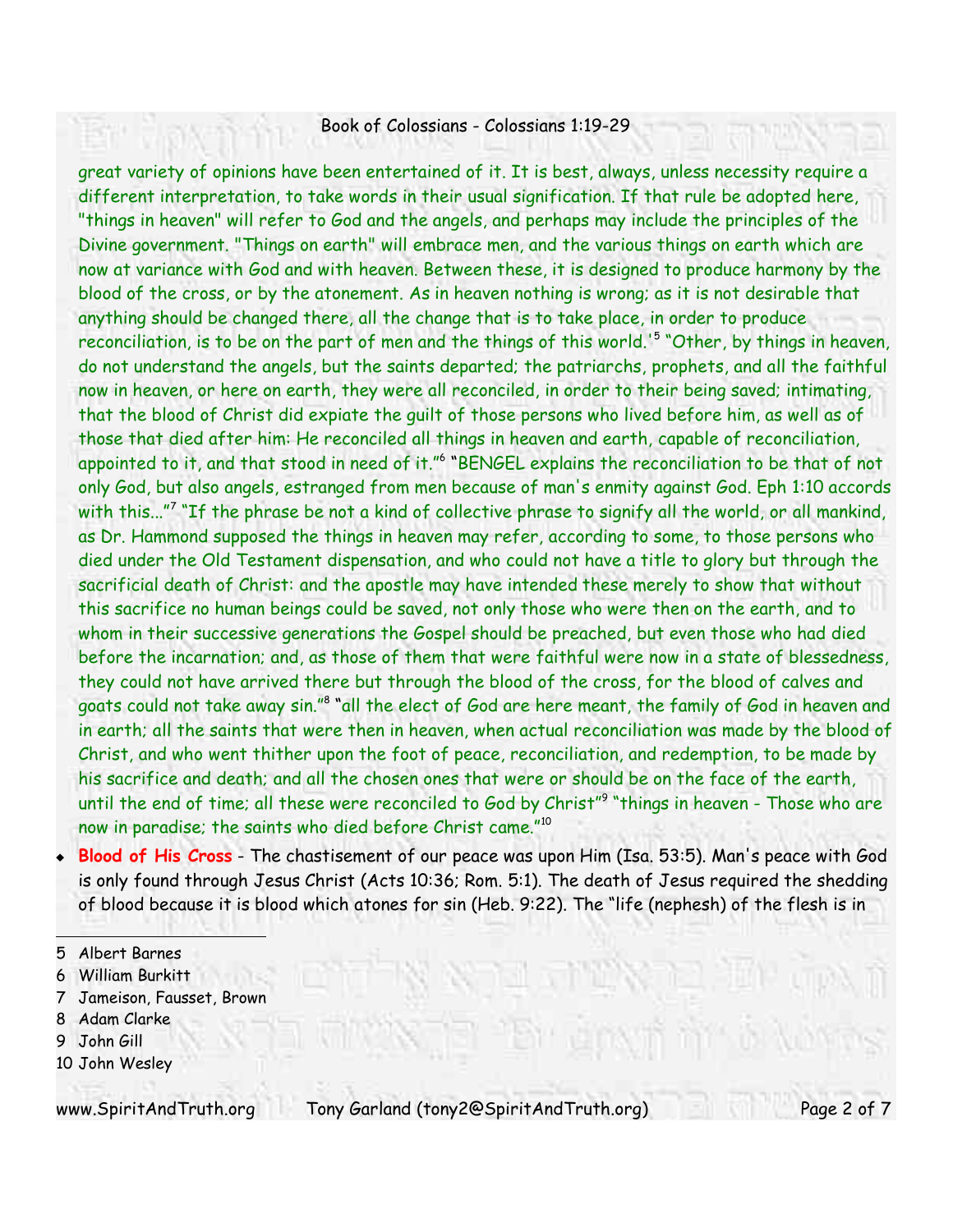the blood" (Lev. 17:11). God made Christ's soul (nephesh) an offering for sin (Isa. 53:10). This is why it is Christ's blood which is the basis of the New Covenant (Mtt. 26:28).

- **Col 1:21 And you, who once were alienated and enemies in your mind by wicked works, yet now He has reconciled**
- **Alienated** All men are born alienated from God due to sin. This is why we must be 'born again' for we enter the world spiritually dead (Joh 3:3; Joh 3:7; Ga 6:15; 1Pe 1:3; 1Pe 1:23; 1Jo 2:29; 1Jo 3:9; 1Jo 5:1; 1Jo 5:18). This alienation was especially true for the Gentiles who had no part in the promises God had made to Israel (Eph. 2:11-18).
- **Reconciled while Enemies** This reconciliation was made while we were in opposition to God (Rom. 5:8-11).
- **Mind** The mind and conscience of unbelievers is defiled, even though they profess to know God (1Ti. 1:15-16). Even "good works" done by nonbelievers fails to gain God's favor because the motives are flawed or the works serve as a substitute for God's only begotten Son. No matter what a person does, if they have not accepted Jesus, then their mind is opposed to God (Rom. 8:7; and they are subject to God's wrath (John 3:18, 36).
- **Wicked Works** All of us participated in wicked works motivated by 'the desires of the flesh and of the mind' (Eph. 2:1-3).

**Col 1:22 in the body of His flesh through death, to present you holy, and blameless, and above reproach in His sight--**

- **His flesh through Death** It is the cross, and only the cross which reconciles us to God. Christ's death on the cross bore the sin of many and made intercession for us, the transgressors (Isa. 53:12).
- **In His Sight** We appear holy, blameless and above reproach in His sight. Not because of our own righteousness (we have none), but because of the "righteousness of God" which we obtain from Christ and which is laid to our account. Our perfection is "in Jesus Christ" (Col. 1:28). We will be presented 'faultless' before His presence (Jude 24). Many people say that Christianity is full of hypocrites. Perhaps that may be. But the issue isn't whether Christians are sinners (all men are), but how do they appear in His sight? Christian's have the imputed righteousness of Christ (Rom. 4:11, 16-25).
- **Col 1:23 if indeed you continue in the faith, grounded and steadfast, and are not moved away from the hope of the gospel which you heard, which was preached to every creature under heaven, of which I, Paul, became a minister.**
- **If you continue in the faith** does this mean that a true believer can fall away? Many passages make it clear that believers are secure (John 5:24; John 6:39; John 10:28-29; Rom. 8:29-30; 2Cor. 1:21-22; Eph. 1:13-14; 4:30; Php. 1:6; 1Pe. 1:3-5; Jude 24). Those who 'fall away' only showed an external appearance of knowing Christ, but were never actually of His flock (John 7:21-23; 1Jo. 2:19). These were not foreknown (as an intimate acquaintance) by the Father. The predestination of

www.SpiritAndTruth.org Tony Garland (tony2@SpiritAndTruth.org) Page 3 of 7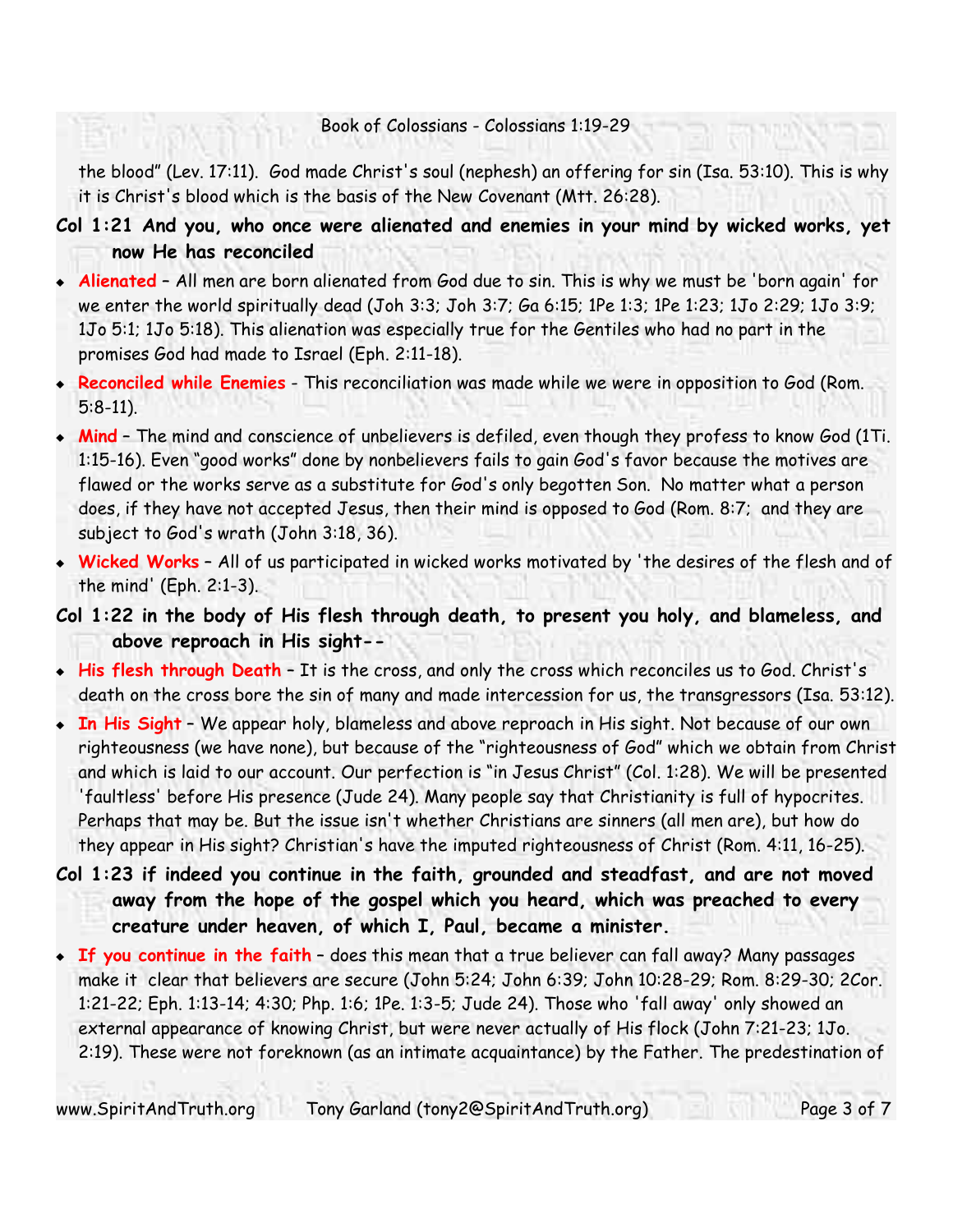God makes no sense if those who are predestined and called can elude being justified and glorified (Rom. 8:30). From a divine perspective, our election is sure. But, from a human perspective, Paul is suggesting the need to be wary, grounded and steadfast – so as to avoid being as the seed sown where there was no depth of earth (Mtt. 13:6, 20-21). "This does not suggest that our perseverance secures our salvation. Scripture everywhere teaches precisely the opposite: God, as part of His saving work, secures our perseverance. True believers are "are kept by the power of God through faith for salvation" ( 1 Pet. 1:5 ). The guarantee of our perseverance is built into the New Covenant promise. God says: "I will put My fear in their hearts so that they will not depart from Me" ( Jer. 32:40 ). Those who do fall away from Christ give conclusive proof that they were never truly believers to begin with ( 1 John 2:19 ). To say that God secures our perseverance is not to say that we are passive in the process, however. He keeps us "through faith" ( 1 Pet. 1:5 )—our faith. Scripture sometimes calls us to hold fast to our faith ( Heb. 10:23 ; Rev. 3:11 ) or warns us against falling away ( Heb. 10:26–29 ). Such admonitions do not negate the many promises that true believers will persevere ( John 10:28 , 29 ; Rom. 8:38 , 39 ; 1 Cor. 1:8 , 9 ; Phil. 1:6 ). Rather, the warnings and pleas are among the means God uses to secure our perseverance in the faith. Notice that the warnings and the promises often appear side by side. For example, when Jude urges believers, "keep yourselves in the love of God" ( Jude 21 ), he immediately points them to God, "who is able to keep you from stumbling" ( Jude 24 )."<sup>11</sup>

### **The Mystery of the Church (Colossians 1:24-27)**

- **Col 1:24 I now rejoice in my sufferings for you, and fill up in my flesh what is lacking in the afflictions of Christ, for the sake of His body, which is the church,**
- **my sufferings** Paul's imprisonment in Rome (Acts 28:16, 30).
- **the afflictions of Christ**  Paul's afflictions on behalf of Christ, not Christ's afflictions which cannot be lacking in any way, being perfectly sufficient to atone for all men who come to faith. It is impossible for men to add to the perfect completed work of Christ (John 19:30; Heb. 10:10-14). To suggest otherwise is the height of blasphemy in that it denies the value of the sacrifice of God's only Son. This is the very reason that works play no part in obtaining salvation, being merely the fruit of true faith. "Christ's enemies had not gotten their fill of inflicting injury on Him. So they turned their hatred on those who preached the gospel (cf. John 15:18 , 24 ; 16:1–3 ). It was in that sense that Paul filled up what was lacking in Christ's affliction"<sup>12</sup> "it is a believer's privilege to suffer for Christ (2 Tim. 3:11 ; 1 Peter 3:13-14 ; 5:9 ; Heb. 10:32 ). The word "affliction" ( thlipsis )—never used in the New Testament of Christ's death—means "distress," "pressure," or "trouble" (which Paul had plenty of; 2 Cor. 11:23-29 ). Ordinarily it refers to trials in life, not the pains of death. Christ does

11 MacArthur, John Jr. The MacArthur Study Bible. electronic ed., Mt 24:13. Nashville: Word Pub., 1997, c1997. 12 MacArthur

www.SpiritAndTruth.org Tony Garland (tony2@SpiritAndTruth.org) Page 4 of 7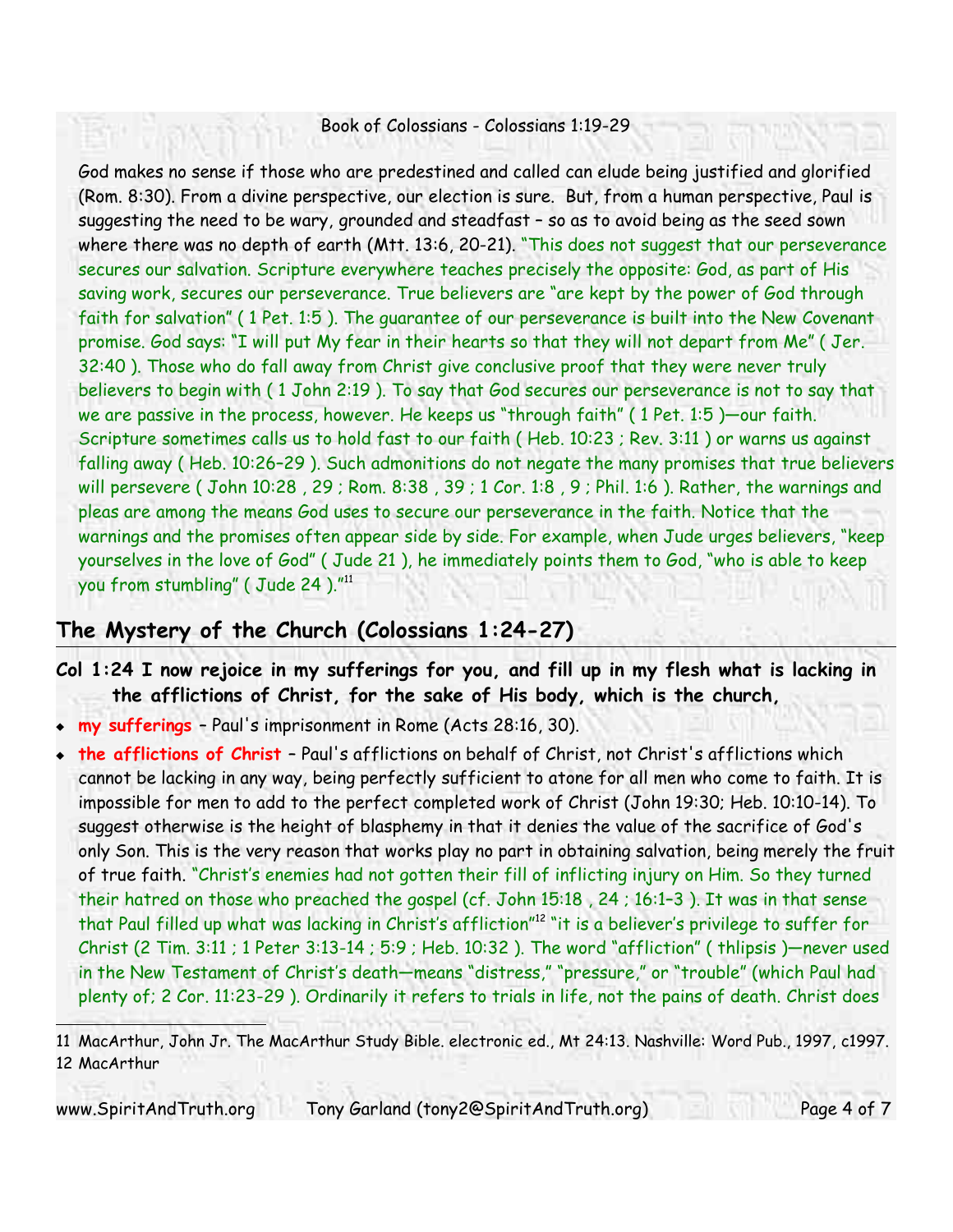indeed continue to suffer when Christians suffer for Him"<sup>13</sup> Note especially how Paul's persecution of believers was stated to be a persecution of Christ Himself (Acts 26:14). I this sense (only), the persecution of believers throughout history 'fills up' the afflictions which in the end will be heaped upon Christ and those that are His.

- **His body... the church** The church is Christ's body ministering on earth in His absence. The church began on the day of Pentecost (Mtt. 16:18; Acts 2:47) and is made up of all those who have been born again and baptized by the Spirit into His body (1Cor. 12:13, see also 1Cor. 12:12-27). Christ is the head of His body (Eph. 4:15-16; Col. 2:19). History has shown time and again that a church which is disconnected from her head is in every sense a monster (e.g., the Crusades, the Spanish Inquisition). Alas, these ugly chapters of church history are likely to recur in our own age when many are claiming to be of Christ, but have neither interest in His Word nor intention in following His commands.
- **Col 1:25 of which I became a minister according to the stewardship from God which was given to me for you, to fulfill the word of God,**
- **stewardship** oikonomean from oikos (house) and nomos (law). Also known as "dispensation." The rules and guidelines by which God runs the His "household" during an economy. Although God never changes, His "house rules" which He expects of man do. For example, prior to the flood, man was vegetarian. After the flood, he was permitted to eat food. Prior to Pentecost, Jews were forbidden to eat certain foods, later, all foods were permitted. Paul's specific stewardship (responsibility) involved making known the mystery associated with the creation and purpose of the church.

### **Col 1:26 the mystery which has been hidden from ages and from generations, but now has been revealed to His saints.**

- **mystery** Paul defines mystery here in a way which directly conflicts with the notion of the Gnostics, and is still very popular among religious dabblers of our day. The Gnostic mystery is a deep truth which is only discernible to an elite few who attain a height of perception and insight into the mystery. Christian mystery is something previously (and entirely) hidden, but now revealed. Its revelation does not come from insider knowledge or deep philosophy, but by being made clear (eφανερώθη, made manifest) by God. God's mysteries cannot be attained by human means, but only as God decides to reveal what was previously hidden. The essential difference between Gnostic mystery and God-given revelation is the former builds ego and pride whereas the latter tears it down. Unlike the Gnostic idea of mystery, biblical mysteries are only made known when "God wills" to make them known (Col. 1:27).
- **Hidden from ages and generations** Therefore, this mystery is a new revelation. The mystery in this sentence looks back to the phrase 'the church' (Col. 1:25) and forward to the explanation,

13 Walvoord, John F., Roy B. Zuck, and Dallas Theological Seminary. The Bible Knowledge Commentary : An Exposition of the Scriptures, Col 1:24. Wheaton, IL: Victor Books, 1983-c1985.

www.SpiritAndTruth.org Tony Garland (tony2@SpiritAndTruth.org) Page 5 of 7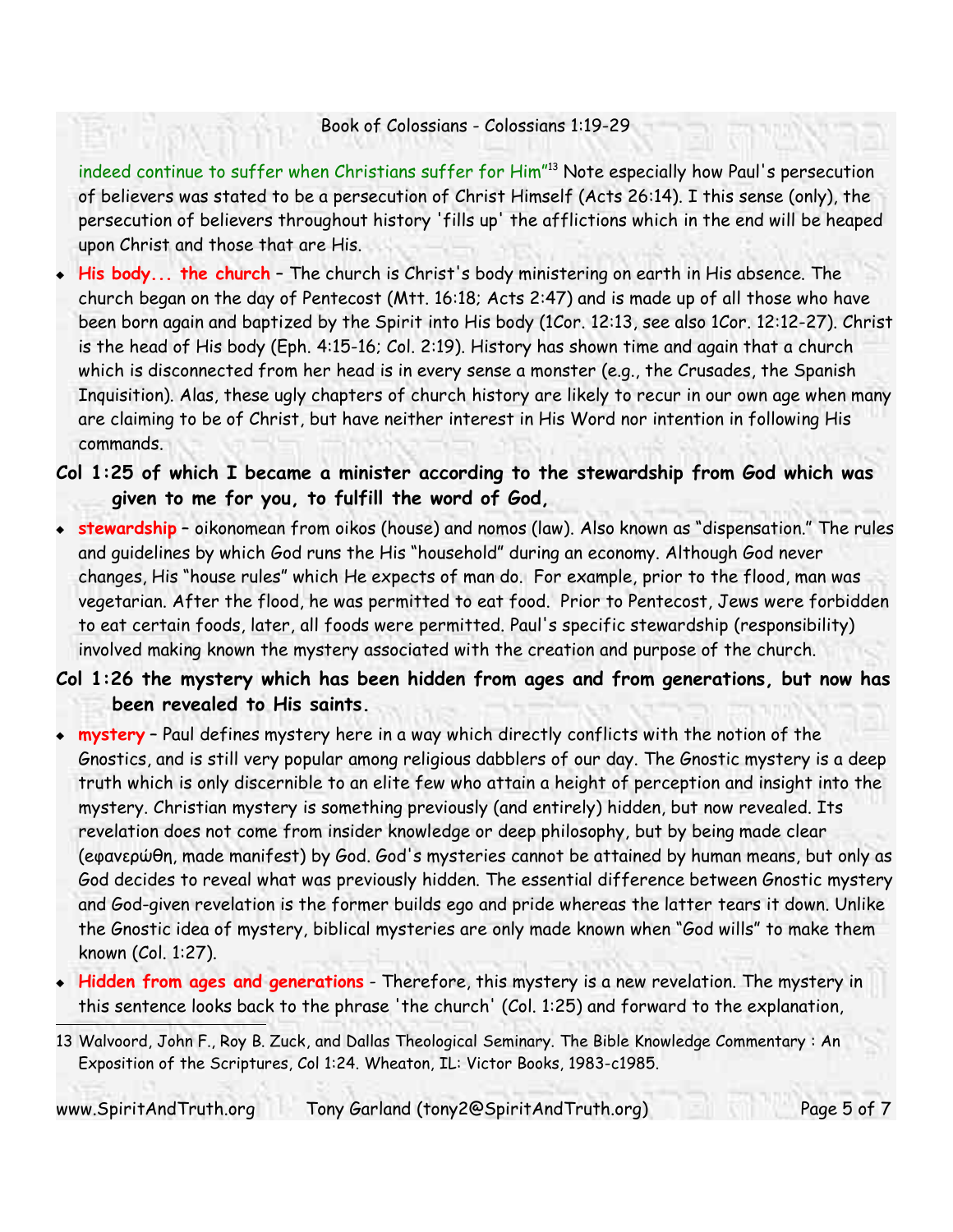"Christ in you" (Col. 1:27). These are, in fact, one and the same. For it is the very indwelling of the Holy Spirit within the multitude of the redeemed since the day of Pentecost which is the very body of Christ. It was this very organism which Paul had persecuted which Jesus called 'Me' (Acts 9:4 ; cf. Gal. 1:13). Paul elaborates on the revelation of this mystery in his letter to the Ephesians (Eph. 3:1-7). "The mystery was not that Gentiles would be saved but how they could be "fellow-heirs" (Eph. 3:6, KJV), on the same level with Jews, with no middle wall of partition between them (Eph. 2:12-14 )." 14

- **Col 1:27 To them God willed to make known what are the riches of the glory of this mystery among the Gentiles: which is Christ in you, the hope of glory.**
- **Among the Gentiles** this mystery was of special significance to the Gentiles. Although the Old Testament is very clear that Gentiles will seek God and be blessed by God, there was always the expectation (as evidenced by the category of proselyte and God-fearer of the OT and the actions of the Jewish church in Acts) that Gentiles would participate in some sort of lesser role than that of the Jews. The idea that Gentiles would be on an absolutely equal par with Jews in one new man (Eph. 2:15) was both unknown and unexpected (Acts 10:45; 11:17-18): "A concordance examination of the word body indicates that the idea of a body into which redeemed people are placed is nowhere found in the Old Testament. The first occurrences of the word body in connection with the Body of Christ is in 1Co 12:12-25 and the next is in Ro 12:5. The remainder occur in Ephesians and Colossians. This further supports the truth that the mystery of the equality of Jews and Gentiles in the one Body of Christ was unknown and unrevealed in the Old Testament." 15
- **Christ in you** The Spirit of Christ, the Holy Spirit which Jesus had said was with the disciples, but would later be in them (John 14:17-23; 15:4-5). The coming of the Spirit on Pentecost to form this new spiritual organism, the church, was not previously revealed. The reality of "Christ in you" (2Cor. 13:5) did not take place until the Holy Spirit had been given (John 7:37-39; Acts 1:4-5).
- **hope of glory** The giving of the Spirit to each believer at the time of faith is a down-payment, a guarantee of the glory which is to come (John 14:16; 2Cor. 1:22). He is the "Holy Spirit of promise" (Eph. 1:13) by Whom we are sealed for the "day of redemption" (Eph. 4:30).

# **Perfect in Christ (Colossians 1:28-29)**

- **Col 1:28 Him we preach, warning every man and teaching every man in all wisdom, that we may present every man perfect in Christ Jesus.**
- **Him we preach** Christ and His cross are the focus of all truly fruitful preaching: "For I

www.SpiritAndTruth.org Tony Garland (tony2@SpiritAndTruth.org) Page 6 of 7

<sup>14</sup> Walvoord, John F., Roy B. Zuck, and Dallas Theological Seminary. The Bible Knowledge Commentary : An Exposition of the Scriptures, Col 1:25. Wheaton, IL: Victor Books, 1983-c1985.

<sup>15</sup> Charles C. Ryrie, Dispensationalism (Chicago: Moody Press, 1995), p. 134.